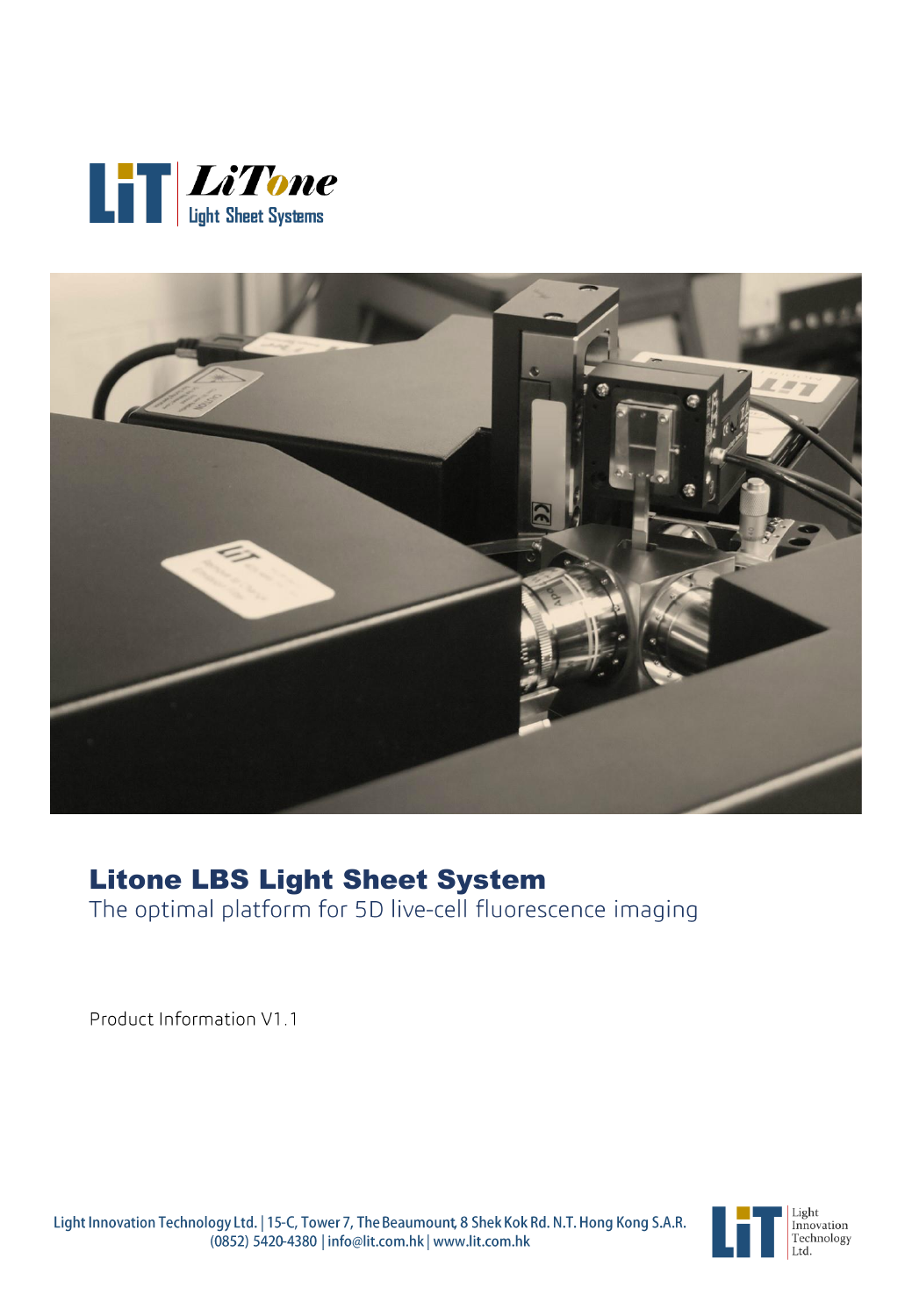

## The LBS Technology



Two-color 3D image of the tubulin (green) and mitochondria (red) captured with LBS technology

The Litone™ LBS light sheet system enables life science researchers to observe the live specimen with sensitivity, resolution, and speed that have never been simultaneously achieved in 3D biological imaging, thus squeeze ever more and better data out of their samples. The Litone™ LBS light sheet system utilizes cutting-edge technologies in optics and engineering to create the ultrathin Line Bessel Sheet (LBS) to provide fine optical sections at the plane being observed. Because extremely low optical power is used for imaging, even the most sensitive specimen can now be imaged for much extended period with uncompromised signal to noise ratio and improved temporal-spatial resolution.

### **Better than Confocal**

Litone™ LBS light sheet system tightly confine the excitation light to a sheet with only a few hundred nanometer in thickness along the focal plane, thus almost every photon emitted from the specimen can be captured and contribute to the final image. Comparing to confocal microscope, Litone<sup>TM</sup> LBS light sheet system offers:

- **1000x less photo-damage to sample**
- **1000x faster acquisition**
- **2x better axial resolution**



Illumination strategy of Litone™ LBS light sheet system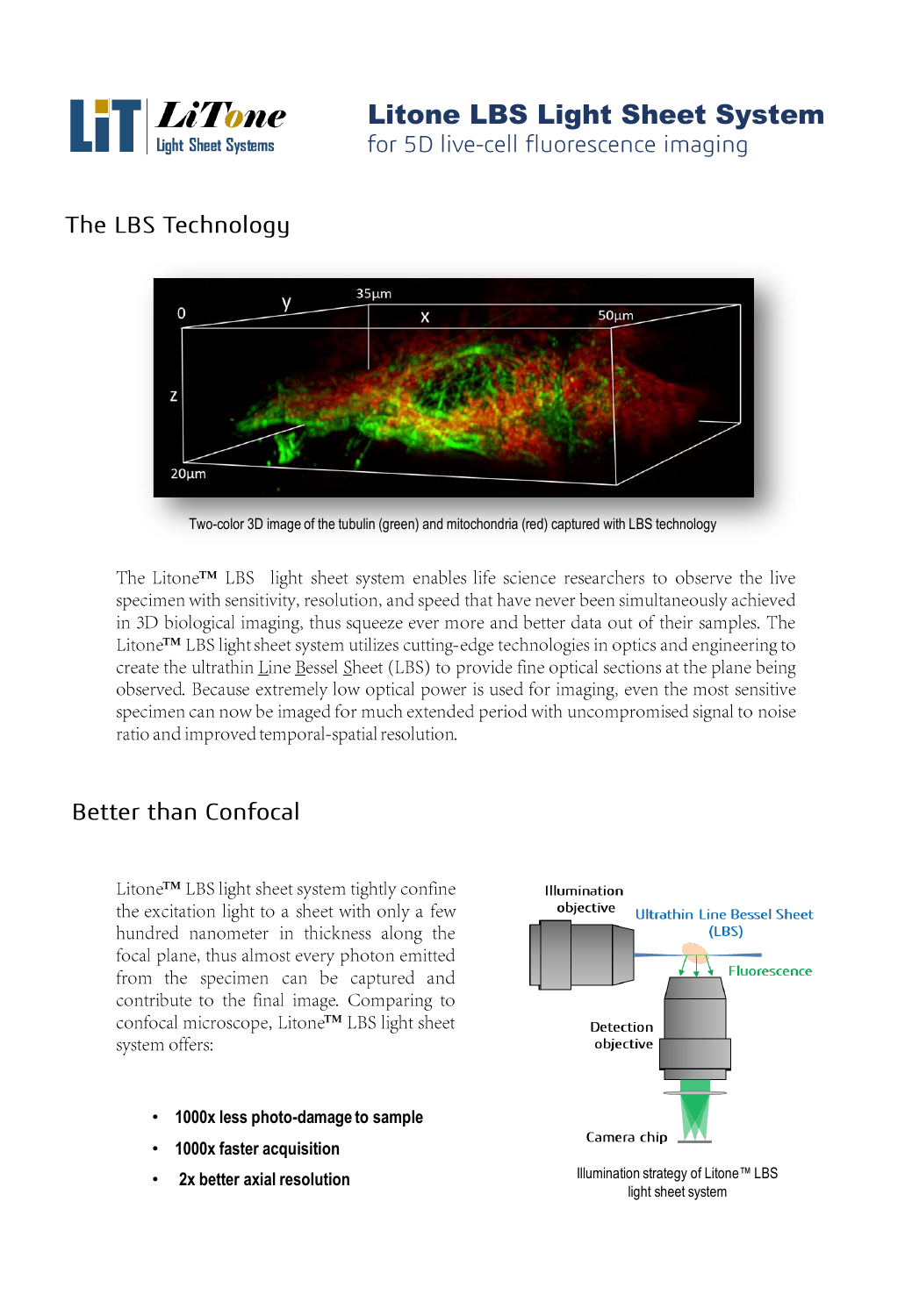

# Litone LBS Light Sheet System

for 5D live-cell fluorescence imaging

#### **Better than SPIM**

Most of the SPIM technologies create the light sheet by sweeping a Gaussian beam or use cylindrical lens to compress a Gaussian beam. The LBS is sophistically crafted to be much thinner and longer than these traditional light sheets, therefore the Litone™ LBS is not only powerful in its low rate of photo toxicity and imaging speed, but also excels in 3D resolution and signal to noise ratio owing to its much improved sectioning ability.



Thin (but short) or Long (but thick) light sheet created by swept Gaussian beam (or cylindrical lens)



Ultrathin long LBS in Litone system



LBS provides improved optical sectioning and SNR than traditional SPIM at cellular level. Scale bars: 3um

#### Maximized Adaptability





The Litone™ LBS light sheet system is available in two configurations offering maximum flexibility to fit in various research topics. The Tiger Version (T-Version) offers a vertical sample mounting geometry, accepts a wide range of samples from adhesive specimen grown on a 5mm dia. coverslip (e.g. cultured cells) to small animals mounted in a glass tube (e.g. Celegant, zebrafish). The Dragon Version (D-Version) holds the sample in a conventional horizontal geometry most suitable for high-resolution cellular imaging applications





1, Sample Holder 2, Imaging Bath 3, Detection Obj. 4, Excitation Obj. 5, Scan Stage

Zoom-in of sample holding part Left: Litone™ LBS T; Right: Litone™ LBS D